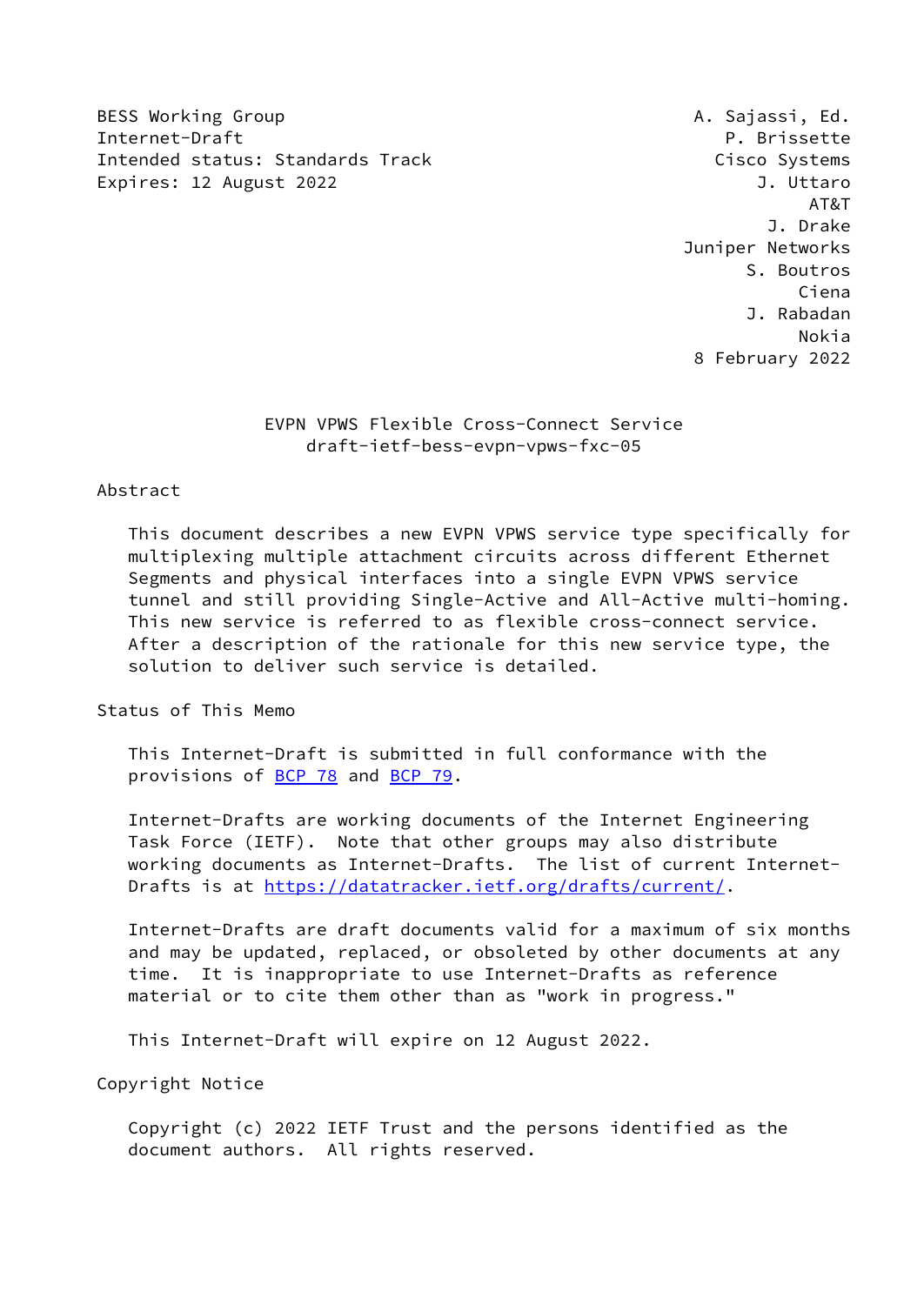<span id="page-1-1"></span>Internet-Draft EVPN VPWS Flexible Cross-Connect February 2022

This document is subject to [BCP 78](https://datatracker.ietf.org/doc/pdf/bcp78) and the IETF Trust's Legal Provisions Relating to IETF Documents ([https://trustee.ietf.org/](https://trustee.ietf.org/license-info) [license-info](https://trustee.ietf.org/license-info)) in effect on the date of publication of this document. Please review these documents carefully, as they describe your rights and restrictions with respect to this document. Code Components extracted from this document must include Revised BSD License text as described in Section 4.e of the **Trust Legal Provisions** and are provided without warranty as described in the Revised BSD License.

# Table of Contents

|                                              | $\overline{2}$ |
|----------------------------------------------|----------------|
| 1.1.                                         | $\overline{3}$ |
| 1.2. Requirements Language                   | $\overline{4}$ |
| $\overline{2}$ .                             | $\overline{4}$ |
| 3.                                           | 6              |
| 3.1. VPWS Service Identifiers                | $\overline{1}$ |
|                                              | $\overline{1}$ |
| $3.2.1$ . Default mode FXC with Multi-homing | $\frac{8}{8}$  |
| $3.3.$ VLAN-Signaled Flexible Xconnect       |                |
|                                              | $\overline{9}$ |
|                                              | 10             |
| 4.                                           | 10             |
| 5.                                           | 11             |
| 5.1. EVPN VPWS Service Failure               | 13             |
| 5.2. Attachment Circuit Failure              | 13             |
|                                              | 14             |
|                                              | 14             |
| <u>6</u> .                                   | 14             |
| 7.                                           | 14             |
| 8.                                           | 15             |
| Normative References<br>8.1.                 | 15             |
| 8.2. Informative References 15               |                |
| Appendix A.                                  |                |
| Authors' Addresses                           | 16             |

#### <span id="page-1-0"></span>[1](#page-1-0). Introduction

 [RFC8214] describes a solution to deliver P2P services using BGP constructs defined in [[RFC7432](https://datatracker.ietf.org/doc/pdf/rfc7432)]. It delivers this P2P service between a pair of Attachment Circuits (ACs), where an AC can designate on a PE, a port, a VLAN on a port, or a group of VLANs on a port. It also leverages multi-homing and fast convergence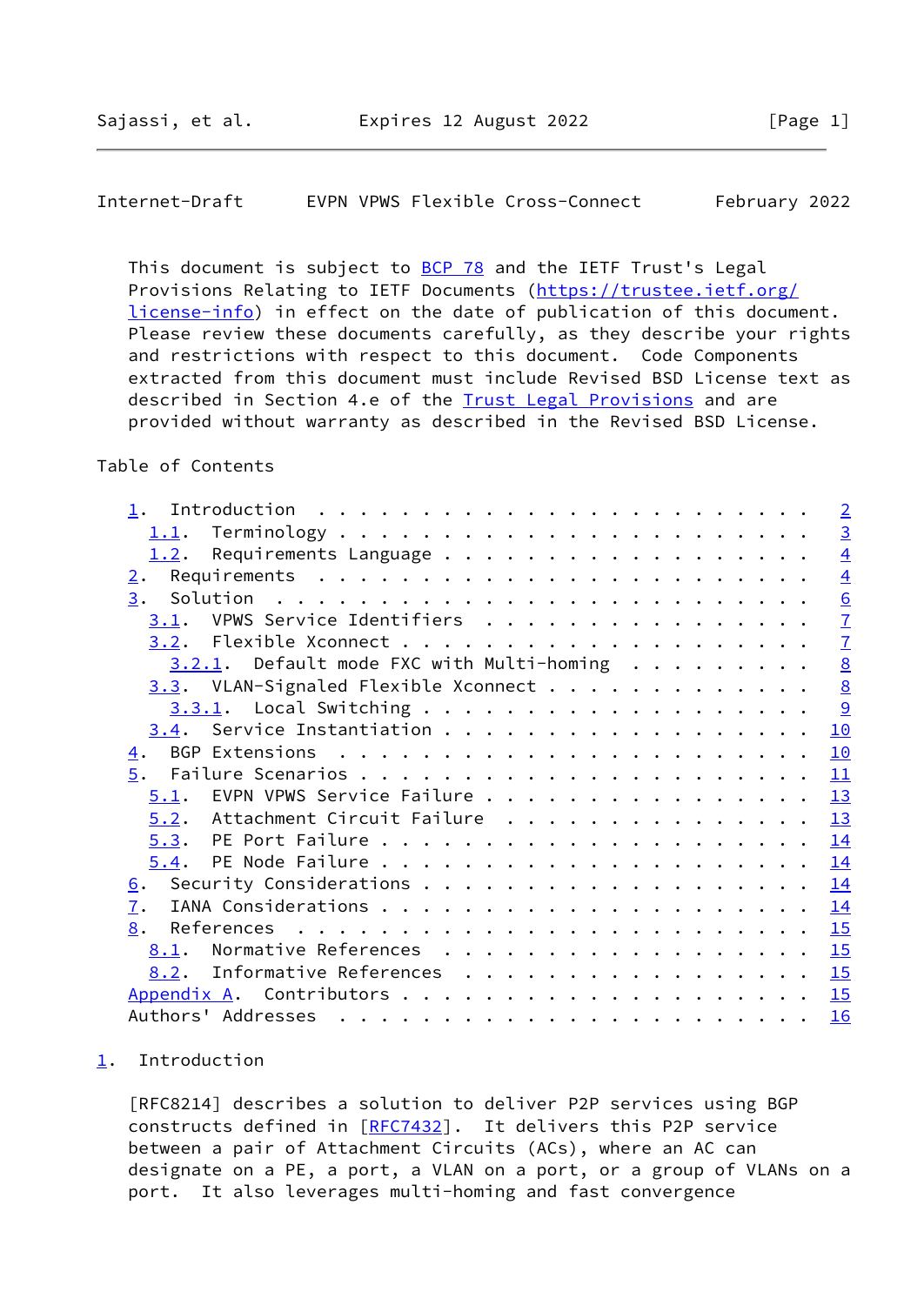capabilities of [\[RFC7432](https://datatracker.ietf.org/doc/pdf/rfc7432)] in delivering these VPWS services. Multi-homing capabilities include the support of single-active and all-active redundancy mode and fast convergence is provided using "mass withdraw" message in control- plane and fast protection switching using prefix independent convergence in data-plane upon

| Sajassi, et al. | Expires 12 August 2022 | [Page 2] |
|-----------------|------------------------|----------|
|-----------------|------------------------|----------|

<span id="page-2-1"></span>Internet-Draft EVPN VPWS Flexible Cross-Connect February 2022

node or link failure  $[\underline{I-D.iett-rtgwg-bgp-pic}]$ . Furthermore, the use of EVPN BGP constructs eliminates the need for multi-segment PW auto-discovery and signaling if the VPWS service need to span across multiple ASes.

 Some service providers have very large number of ACs (in millions) that need to be back hauled across their MPLS/IP network. These ACs may or may not require tag manipulation (e.g., VLAN translation). These service providers want to multiplex a large number of ACs across several physical interfaces spread across one or more PEs (e.g., several Ethernet Segments) onto a single VPWS service tunnel in order to a) reduce number of EVPN service labels associated with EVPN-VPWS service tunnels and thus the associated OAM monitoring, and b) reduce EVPN BGP signaling (e.g., not to signal each AC as it is the case in [\[RFC8214](https://datatracker.ietf.org/doc/pdf/rfc8214)]).

 These service provider want the above functionality without scarifying any of the capabilities of [[RFC8214](https://datatracker.ietf.org/doc/pdf/rfc8214)] including singleactive and all-active multi-homing, and fast convergence.

This document presents a solution based on extensions to [\[RFC8214](https://datatracker.ietf.org/doc/pdf/rfc8214)] to meet the above requirements.

<span id="page-2-0"></span>[1.1](#page-2-0). Terminology

MAC: Media Access Control

MPLS: Multi Protocol Label Switching

OAM: Operations, Administration and Maintenance

PE: Provider Edge device

CE: Customer Edge device e.g., host or router or switch

EVPL: Ethernet Virtual Private Line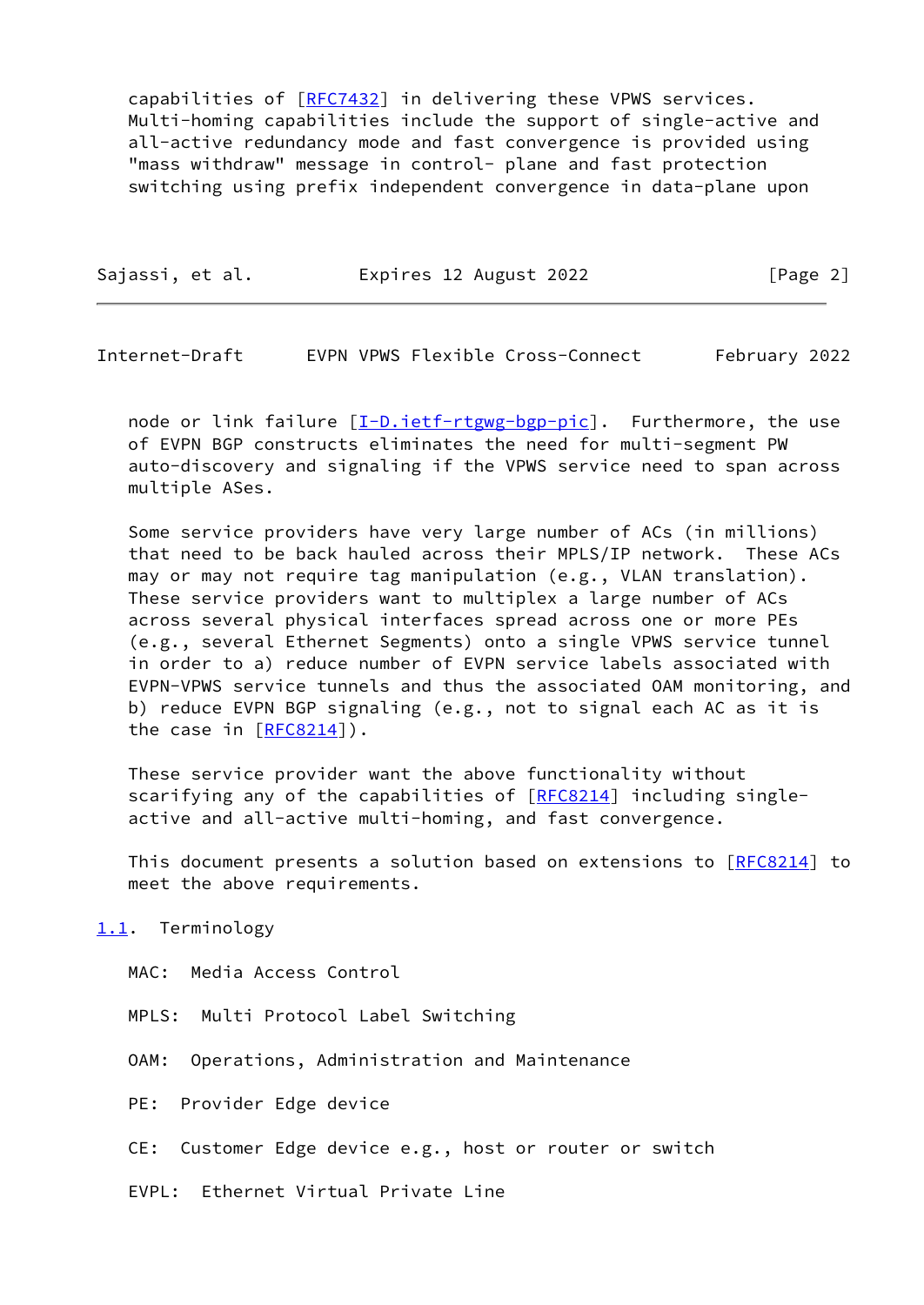EPL: Ethernet Private Line

ES: Ethernet Segment

VPWS: Virtual private wire service

EVI: EVPN Instance

RT: Route Target

VPWS Service Tunnel: It is represented by a pair of EVPN service

Sajassi, et al. Expires 12 August 2022 [Page 3]

<span id="page-3-1"></span>Internet-Draft EVPN VPWS Flexible Cross-Connect February 2022

 labels associated with a pair of endpoints. Each label is downstream assigned and advertised by the disposition PE through an Ethernet A-D per-EVI route. The downstream label identifies the endpoint on the disposition PE. A VPWS service tunnel can be associated with many VPWS service identifiers where each identifier is a normalized VID.

- Single-Active Redundancy Mode: When a device or a network is multi-homed to two or more PEs and when only a single PE in such redundancy group can forward traffic to/from the multi-homed device or network for a given VLAN, then such multi-homing or redundancy is referred to as "Single-Active".
- All-Active Redundancy Mode: When a device is multi-homed to two or more PEs and when all PEs in such redundancy group can forward traffic to/from the multi-homed device for a given VLAN, then such multi-homing or redundancy is referred to as "All-Active".

#### <span id="page-3-0"></span>[1.2](#page-3-0). Requirements Language

 The key words "MUST", "MUST NOT", "REQUIRED", "SHALL", "SHALL NOT", "SHOULD", "SHOULD NOT", "RECOMMENDED", "MAY", and "OPTIONAL" in this document are to be interpreted as described in [\[RFC2119](https://datatracker.ietf.org/doc/pdf/rfc2119)].

#### <span id="page-3-2"></span>[2](#page-3-2). Requirements

 Two of the main motivations for service providers seeking a new solution are: 1) to reduce number of VPWS service tunnels by multiplexing large number of ACs across different physical interfaces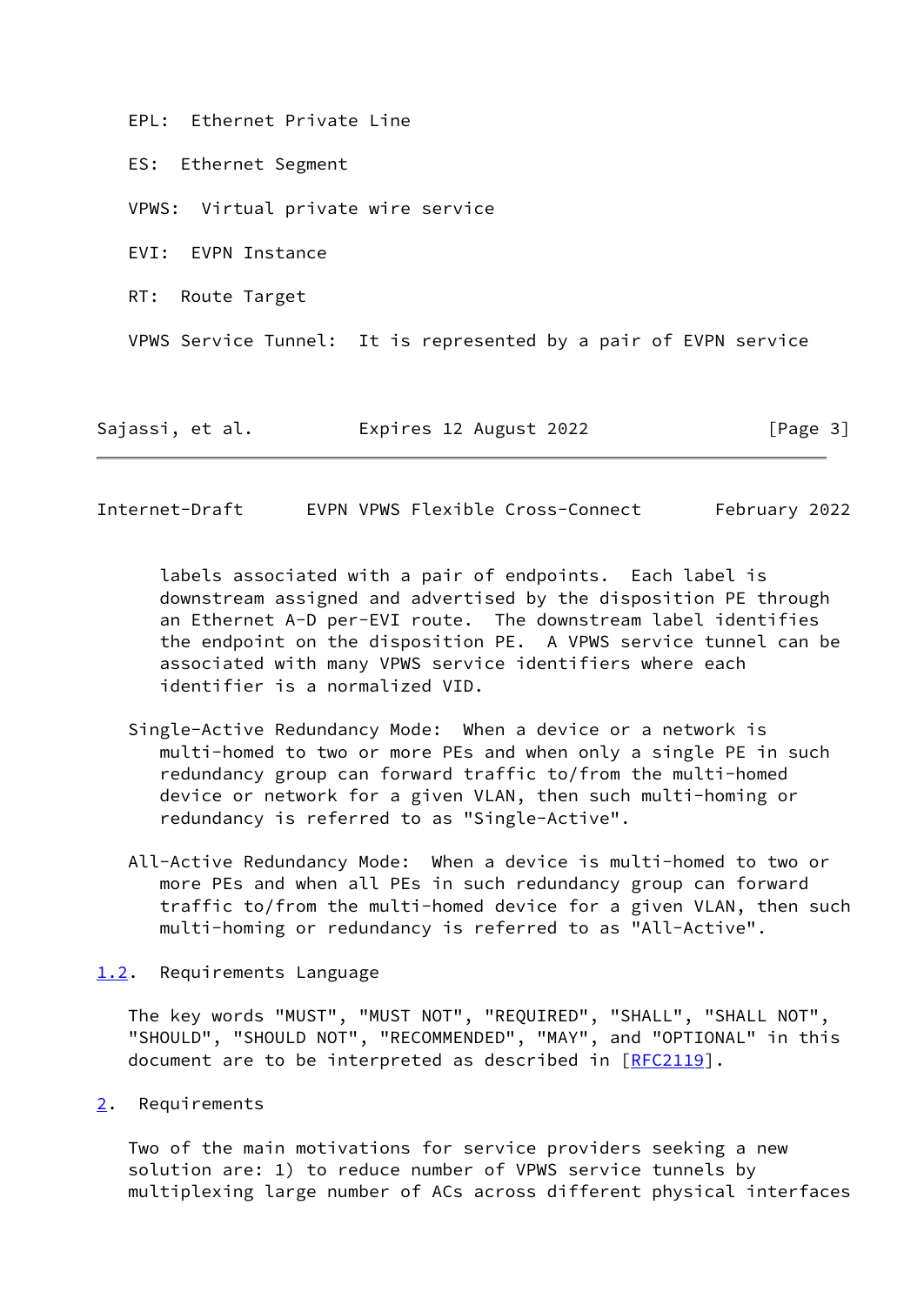instead of having one VPWS service tunnel per AC, and 2) to reduce the signaling of ACs as much as possible. Besides these two requirements, they also want multi-homing and fast convergence capabilities of [\[RFC8214](https://datatracker.ietf.org/doc/pdf/rfc8214)].

 In [[RFC8214\]](https://datatracker.ietf.org/doc/pdf/rfc8214), a PE signals an AC indirectly by first associating that AC to a VPWS service tunnel (e.g., a VPWS service instance) and then signaling the VPWS service tunnel via a Ethernet A-D per EVI route with Ethernet Tag field set to a 24-bit VPWS service instance identifier (which is unique within the EVI) and ESI field set to a 10-octet identifier of the Ethernet Segment corresponding to that AC.

 Therefore, a PE device that receives such EVPN routes, can associate the VPWS service tunnel to the remote Ethernet Segment, and when the remote ES fails and the PE receives the "mass withdraw" message associated with the failed ES per [[RFC7432](https://datatracker.ietf.org/doc/pdf/rfc7432)], it can update its BGP path list for that VPWS service tunnel quickly and achieve fast convergence for multi-homing scenarios. Even if fast convergence were not needed, there would still be a need for signaling each AC

| Sajassi, et al. | Expires 12 August 2022 | [Page 4] |
|-----------------|------------------------|----------|
|                 |                        |          |

Internet-Draft EVPN VPWS Flexible Cross-Connect February 2022

 failure (via its corresponding VPWS service tunnel) associated with the failed ES, so that the BGP path list for each of them gets updated accordingly and the packets are sent to backup PE (in case of single- active multi-homing) or to other PEs in the redundancy group (in case of all-active multi-homing). In absence of updating the BGP path list, the traffic for that VPWS service tunnel will be black-holed.

 When a single VPWS service tunnel multiplexes many ACs across number of Ethernet Segments (number of physical interfaces) and the ACs are not signaled via EVPN BGP to remote PE devices, then the remote PE devices neither know the association of the received Ethernet Segment to these ACs (and in turn to their local ACs) nor they know the association of the VPWS service tunnel (e.g., EVPN service label) to the far-end ACs - i.e, the remote PEs only know the association of their local ACs to the VPWS service tunnel but not the far-end ACs. Thus upon a connectivity failure to the ES, they don't know how to redirect traffic via another multi-homing PE to that ES. In other words, even if an ES failure is signaled via EVPN to the remote PE devices, they don't know what to do with such message because they don't know the association among the remote ES, the remote ACs, and the VPWS service tunnel.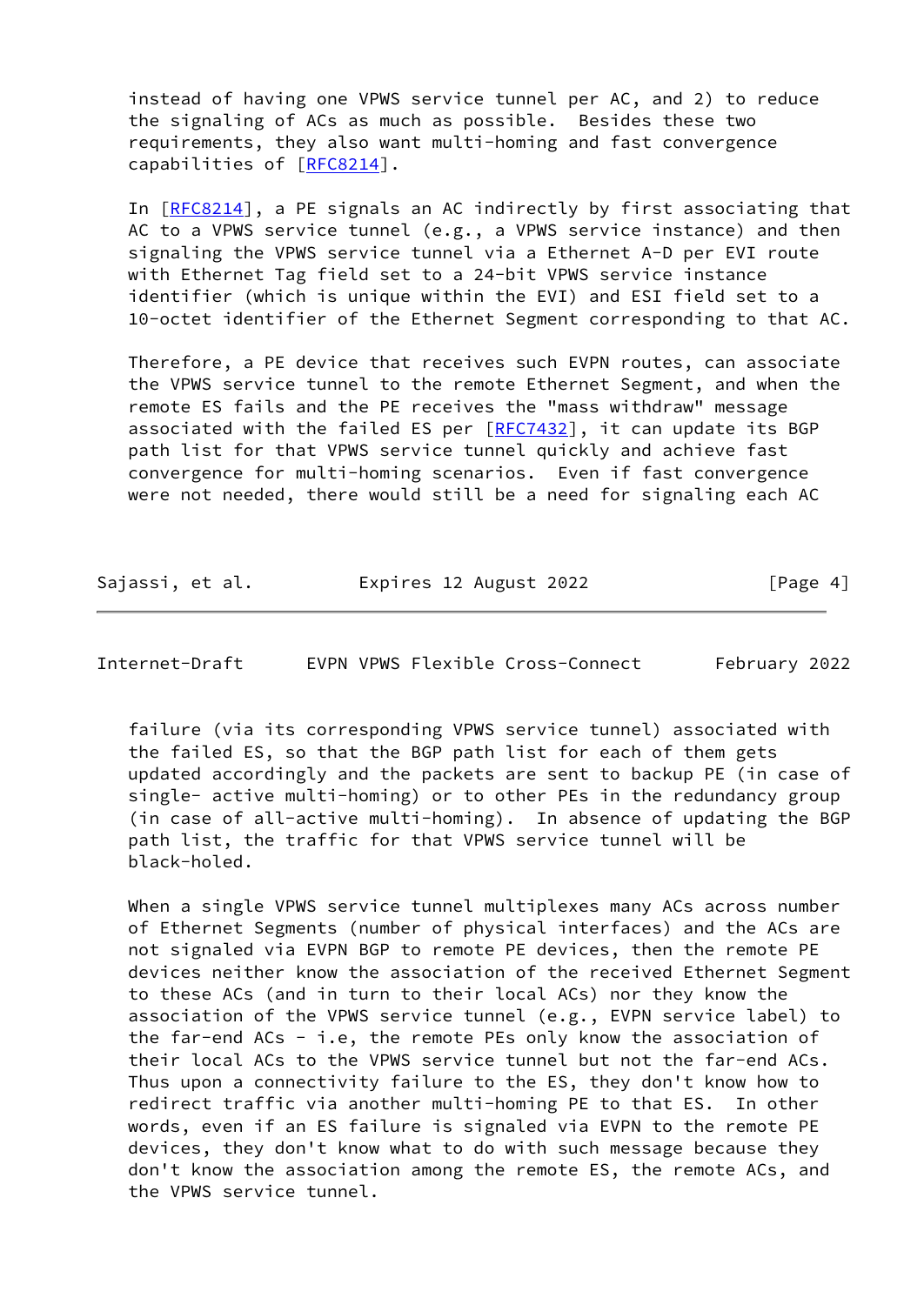In order to address this issue when multiplexing large number of ACs onto a single VPWS service tunnel, two mechanisms are devised: one to support VPWS services between two single-homed endpoints and another one to support VPWS services where one of the endpoints is multi homed. An endpoint can be an AC, MAC-VRF, IP-VRF, global table, or etc.

 For single-homed endpoints, it is OK not to signal each AC in BGP because upon connection failure to the ES, there is no alternative path to that endpoint. However, the ramification for not signaling an AC failure is that the traffic destined to the failed AC, is sent over MPLS/IP core and then gets discarded at the destination PE i.e., it can waste network resources. However, when there is a connection failure, the application layer will eventually stop sending traffic making transient this waste of network resources. [Section 3.2](#page-7-0) describes a solution for such single-homing VPWS service.

 For VPWS services where one of the endpoints is multi-homed, there are two options:

 1) to signal each AC via BGP so that the path list can be updated upon a failure that impacts those ACs. This solution is described in [Section 3.3](#page-8-1) and it is called VLAN-signaled flexible cross-connect service.

|  | Sajassi, et al. | Expires 12 August 2022 | [Page 5] |
|--|-----------------|------------------------|----------|
|--|-----------------|------------------------|----------|

<span id="page-5-1"></span>Internet-Draft EVPN VPWS Flexible Cross-Connect February 2022

 2) to bundle several ACs on an ES together per destination end-point (e.g., ES, MAC-VRF, etc.) and associated such bundle to a single VPWS service tunnel. This is similar to VLAN-bundle service interface described in [\[RFC8214](https://datatracker.ietf.org/doc/pdf/rfc8214)]. This solution is described in [Section 3.2.1.](#page-8-0)

# <span id="page-5-0"></span>[3](#page-5-0). Solution

 This section describes a solution for providing a new VPWS service between two PE devices where a large number of ACs (e.g., VLANs) that span across many Ethernet Segments (i.e., physical interfaces) on each PE are multiplex onto a single P2P EVPN service tunnel. Since multiplexing is done across several physical interfaces, there can be overlapping VLAN IDs across these interfaces; therefore, in such scenarios, the VLAN IDs (VIDs) MUST be translated into unique VIDs to avoid collision. Furthermore, if the number of VLANs that are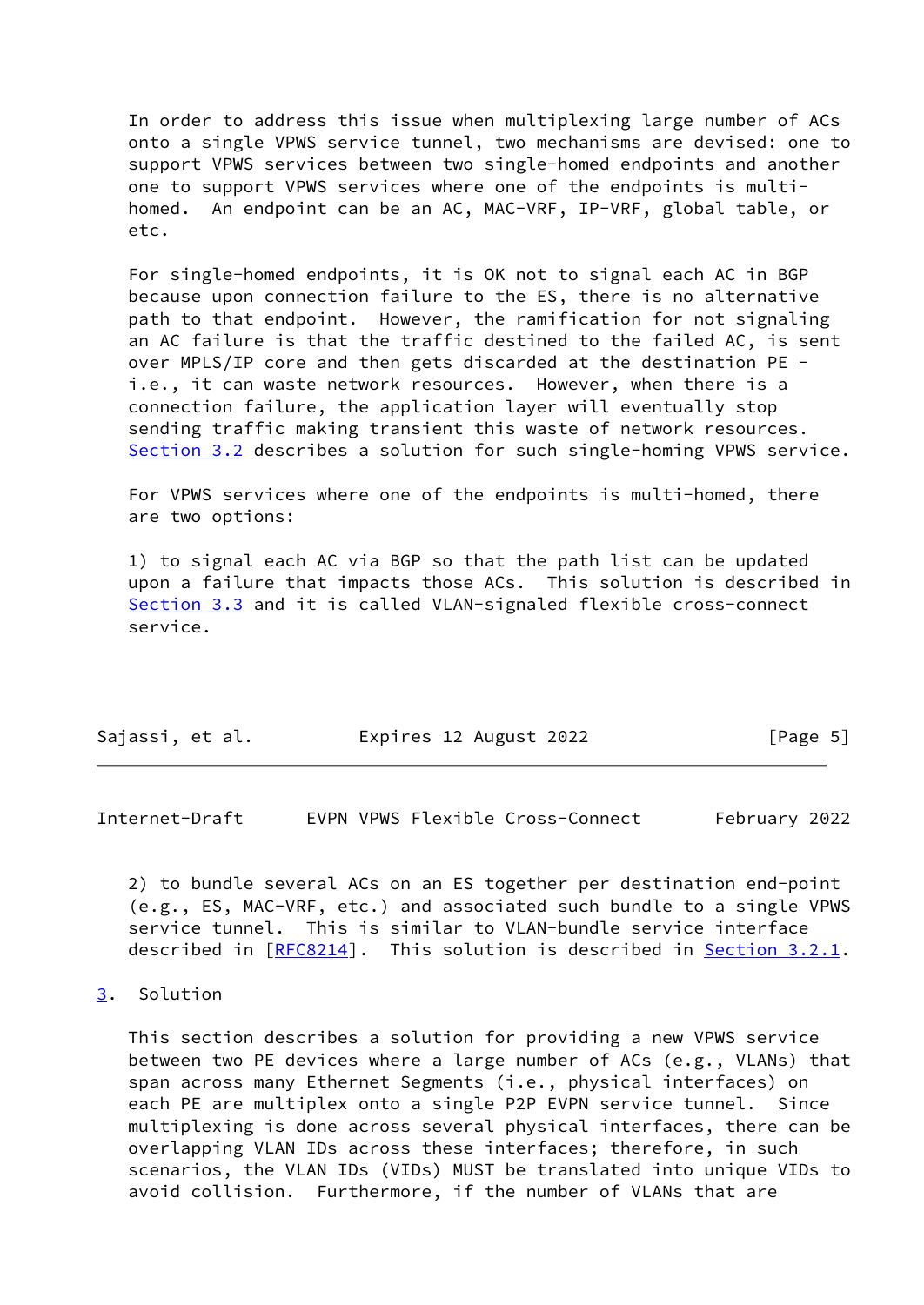getting multiplex onto a single VPWS service tunnel exceed 4095, then a single tag to double tag translation MUST be performed. This translation of VIDs into unique VIDs (either single or double) is referred to as "VID normalization".

When single normalized VID is used, the lower 12-bit of Ethernet tag field in EVPN routes is set to that VID and when double normalized VID is used, the lower 12-bit of Ethernet tag field is set to inner VID and the higher 12-bit is set to the outer VID. As in  $[RECS214]$ , 12-bit and 24-bit VPWS service instance identifiers representing normalised VIDs MUST be right-aligned.

 Since there is only a single EVPN VPWS service tunnel associated with many normalized VIDs (either single or double) across multiple physical interfaces, MPLS lookup at the disposition PE is no longer sufficient to forward the packet to the right egress endpoint/interface. Therefore, in addition to an EVPN label lookup corresponding to the VPWS service tunnel, a VID lookup (either single or double) is also required. On the disposition PE, one can think of the lookup of EVPN label results in identification of a VID-VRF, and the lookup of normalized VID(s) in that table, results in identification of egress endpoint/interface. The tag manipulation (translation from normalized VID(s) to local VID) can be performed either as part of the VID table lookup or at the egress interface itself.

 Since VID lookup (single or double) needs to be performed at the disposition PE, then VID normalization MUST be performed prior to the MPLS encapsulation on the ingress PE. This requires that both imposition and disposition PE devices be capable of VLAN tag manipulation, such as re-write (single or double), addition, deletion (single or double) at their endpoints (e.g., their ES's, MAC-VRFs, IP-VRFs, etc.).

| Sajassi, et al. | Expires 12 August 2022 | [Page 6] |
|-----------------|------------------------|----------|
|-----------------|------------------------|----------|

<span id="page-6-1"></span>Internet-Draft EVPN VPWS Flexible Cross-Connect February 2022

#### <span id="page-6-0"></span>[3.1](#page-6-0). VPWS Service Identifiers

 In [[RFC8214\]](https://datatracker.ietf.org/doc/pdf/rfc8214), a unique value in the context of each PE's EVI is signaled. The 32-bit Ethernet Tag ID field MUST be set to this VPWS service instance identifier value.

For FXC, Ethernet Tag ID field value may represent: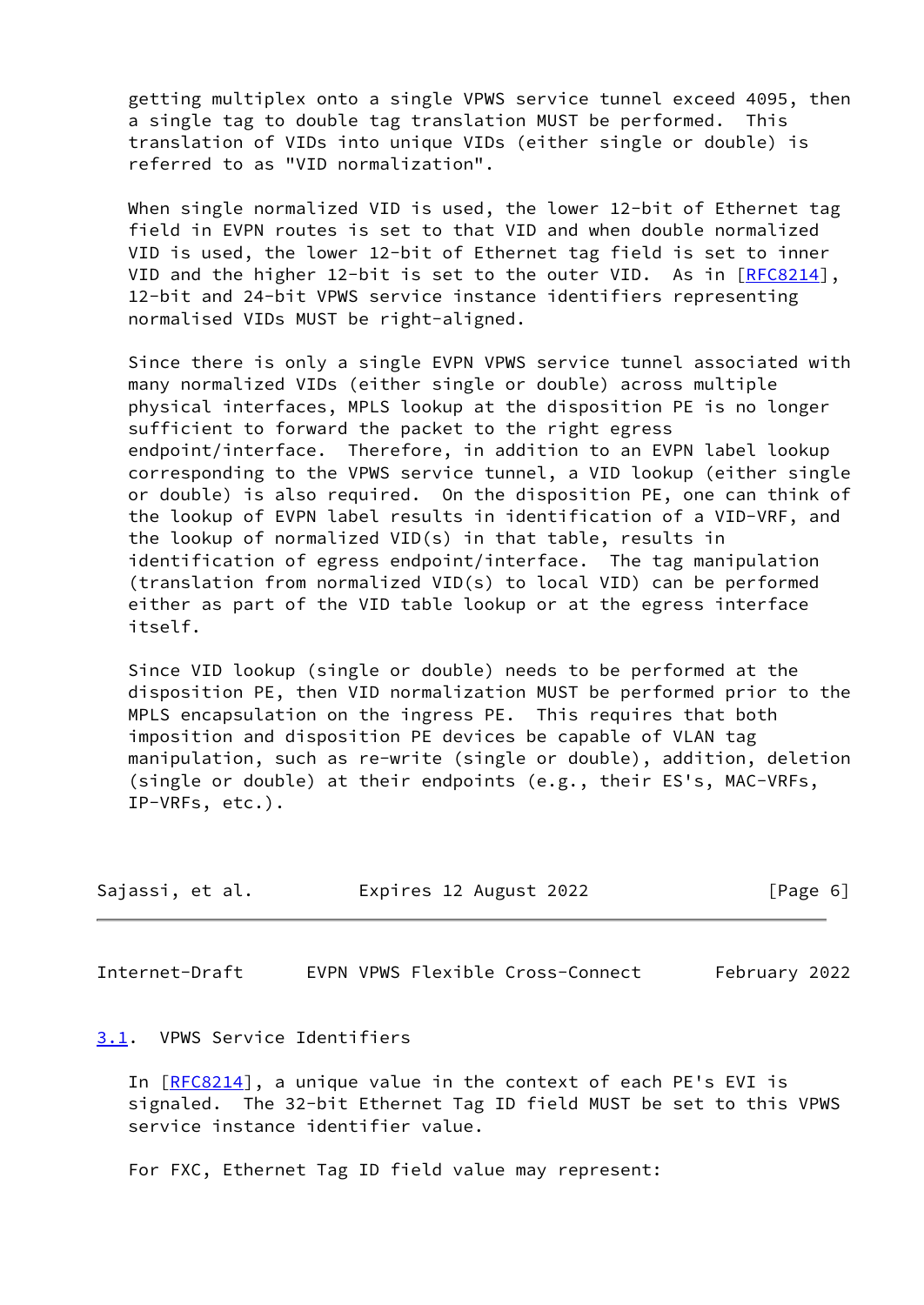- \* VLAN-Bundle : a unique value for a group of VLANs ;
- \* VLAN-Aware Bundle : a unique value for individual VLANs, and may be considered same as the normalised VID

 Both the VPWS service instance identifier and normalised VID are carried in the Ethernet Tag ID field of the Ethernet A-D per EVI route. For FXC, in the case of a 12-bit ID the VPWS service instance identifier is the same as the single-tag normalised VID and will be the same on both PEs. Similarly in the case of a 24-bit ID, the VPWS service instance identifier is the same as the double-tag normalised VID.

#### <span id="page-7-0"></span>[3.2](#page-7-0). Flexible Xconnect

 In this mode of operation, many ACs across several Ethernet Segments are multiplex into a single EVPN VPWS service tunnel represented by a single VPWS service ID. This is the default mode of operation for FXC and the participating PEs do not need to signal the VLANs (normalized VIDs) in EVPN BGP.

 With respect to the data-plane aspects of the solution, both imposition and disposition PEs are aware of the VLANs as the imposition PE performs VID normalization and the disposition PE does VID lookup and translation. In this solution, there is only a single P2P EVPN VPWS service tunnel between a pair of PEs for a set of ACs.

 As discussed previously, since the EVPN VPWS service tunnel is used to multiplex ACs across different ES's (e.g., physical interfaces), the EVPN label alone is not sufficient for proper forwarding of the received packets (over MPLS/IP network) to egress interfaces. Therefore, normalized VID lookup is required in the disposition direction to forward packets to their proper egress end-points i.e., the EVPN label lookup identifies a VID-VRF and subsequently, the normalized VID lookup in that table, identifies the egress interface.

Sajassi, et al. 
Expires 12 August 2022
[Page 7]

<span id="page-7-1"></span>Internet-Draft EVPN VPWS Flexible Cross-Connect February 2022

This mode of operation is only suitable for single-homing because in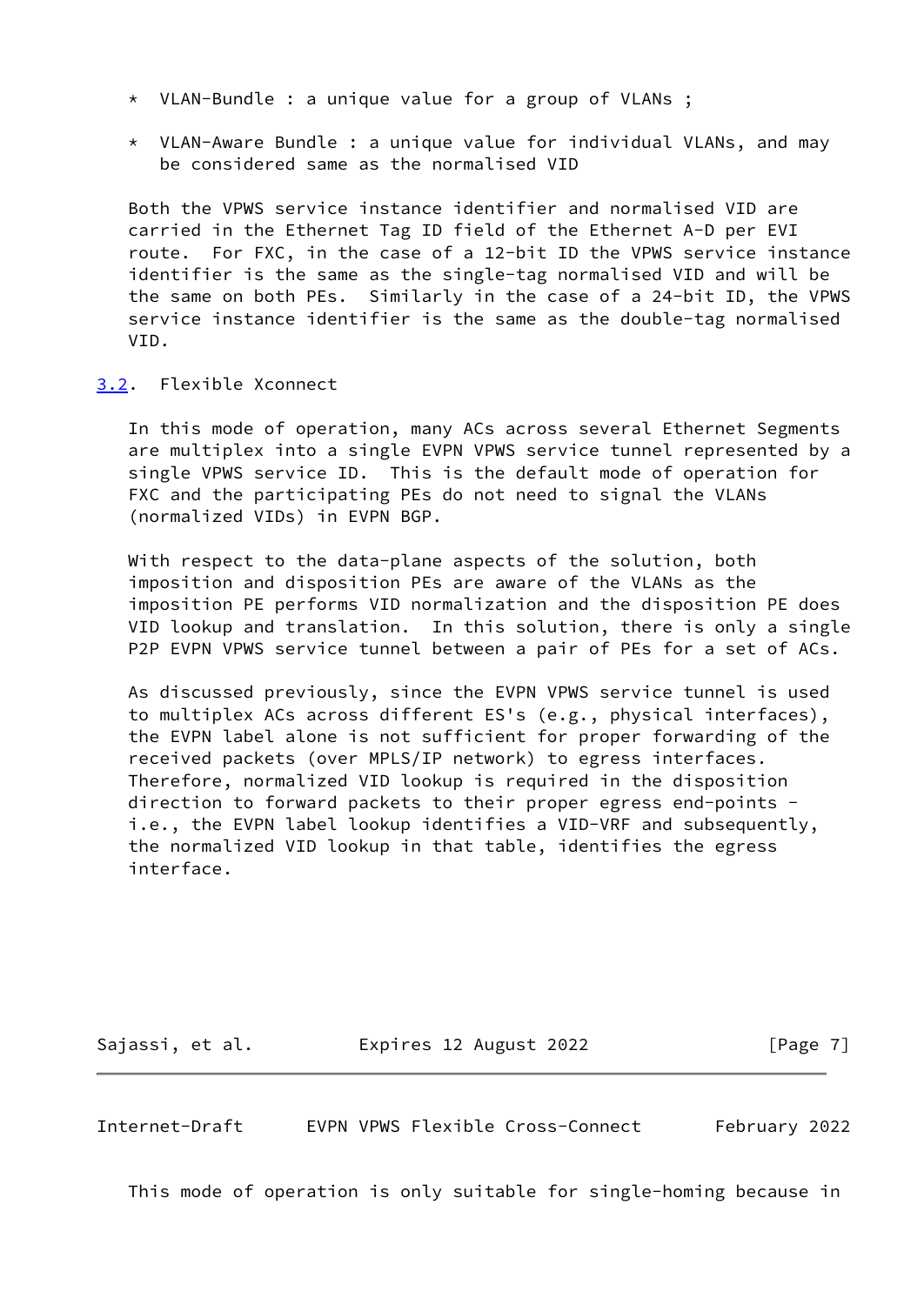multi-homing the association between EVPN VPWS service tunnel and remote AC changes during the failure and therefore the VLANs (normalized VIDs) need to be signaled.

 In this solution, on each PE, the single-homing ACs represented by their normalized VIDs are associated with a single EVPN VPWS service tunnel (in a given EVI). The EVPN route that gets generated is an Ethernet A-D per EVI route with ESI=0, Ethernet Tag field set to VPWS service instance ID, MPLS label field set to dynamically generated EVPN service label representing the EVPN VPWS service tunnel. This route is sent with an RT representing the EVI. This RT can be auto-generated from the EVI per section [5.1.2.1 of \[RFC8365\]](https://datatracker.ietf.org/doc/pdf/rfc8365#section-5.1.2.1). Furthermore, this route is sent with the EVPN Layer-2 Extended Community defined in section [3.1 of \[RFC8214\]](https://datatracker.ietf.org/doc/pdf/rfc8214#section-3.1) with two new flags (defined in  $Section 4$ ) that indicate: 1) this VPWS service tunnel is for default Flexible Cross-Connect, and 2) normalized VID type (single versus double). The receiving PE uses these new flags for consistency check and MAY generate an alarm if it detects inconsistency but doesn't bring down the VPWS service.

 It should be noted that in this mode of operation, a single Ethernet A-D per EVI route is sent upon configuration of the first AC (ie, normalized VID). Later, when additional ACs are configured and associated with this EVPN VPWS service tunnel, the PE does not advertise any additional EVPN BGP routes. The PE only associates locally these ACs with the already created VPWS service tunnel.

#### <span id="page-8-0"></span>[3.2.1](#page-8-0). Default mode FXC with Multi-homing

 The default FXC mode can be used for multi-homing. In this mode, a group of normalized VIDs (ACs) on a single Ethernet segment that are destined to a single endpoint are multiplexed into a single EVPN VPWS service tunnel represented by a single VPWS service ID. When the default FXC mode is used for multi-homing, instead of a single EVPN VPWS service tunnel, there can be many service tunnels per pair of PEs - i.e, there is one tunnel per group of VIDs per pair of PEs and there can be many groups between a pair of PEs, thus resulting in many EVPN service tunnels.

<span id="page-8-1"></span>[3.3](#page-8-1). VLAN-Signaled Flexible Xconnect

 In this mode of operation, just as the default FXC mode in [Section 3.2](#page-7-0), many normalized VIDs (ACs) across several different ES's/interfaces are multiplexed into a single EVPN VPWS service tunnel; however, this single tunnel is represented by many VPWS service IDs (one per normalized VID) and these normalized VIDs are signaled using EVPN BGP.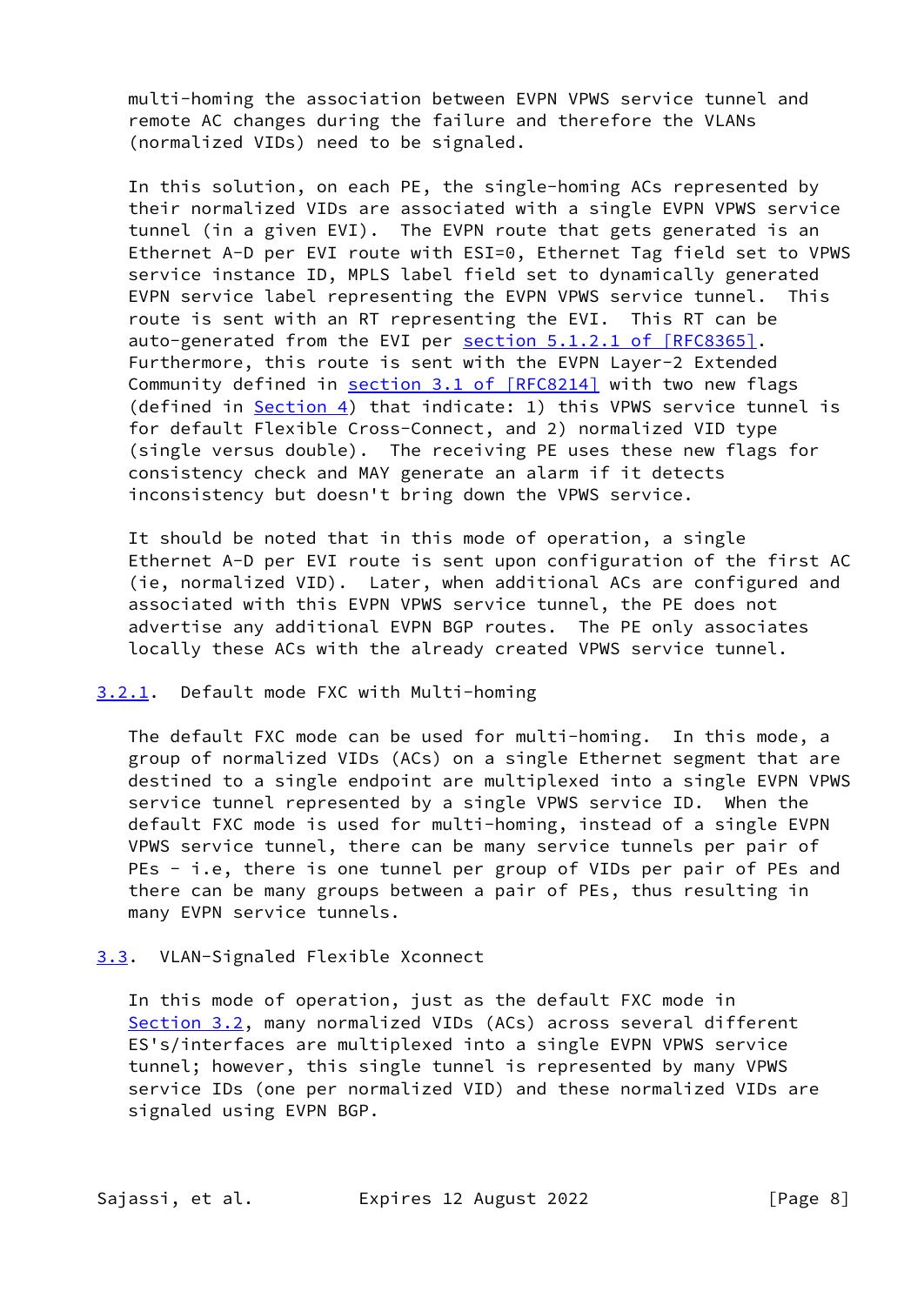# <span id="page-9-1"></span>Internet-Draft EVPN VPWS Flexible Cross-Connect February 2022

 In this solution, on each PE, the multi-homing ACs represented by their normalized VIDs are configured with a single EVI. There is no need to configure VPWS service instance ID in here as it is the same as the normalized VID. For each normalized VID on each ES, the PE generates an Ethernet A-D per EVI route where ESI field represents the ES ID, the Ethernet Tag field is set to the normalized VID, MPLS label field is set to dynamically generated EVPN label representing the P2P EVPN service tunnel and it is the same label for all the ACs that are multiplexed into a single EVPN VPWS service tunnel. This route is sent with an RT representing the EVI. As before, this RT can be auto-generated from the EVI per section [5.1.2.1 of \[RFC8365\].](https://datatracker.ietf.org/doc/pdf/rfc8365#section-5.1.2.1) Furthermore, this route is sent with the EVPN Layer-2 Extended Community defined in section [3.1 of \[RFC8214\]](https://datatracker.ietf.org/doc/pdf/rfc8214#section-3.1) with two new flags (defined in  $Section 4$ ) that indicate: 1) this VPWS service tunnel is for VLAN-signaled Flexible Cross-Connect, and 2) normalized VID type (single versus double). The receiving PE uses these new flags for consistency check and MAY generate an alarm if it detects inconsistency but doesn't bring down the VPWS service.

 It should be noted that in this mode of operation, the PE sends a single Ethernet A-D per EVI route for each AC that is configured i.e., each normalized VID that is configured per ES results in generation of an EVPN Ethernet A-D per EVI.

 This mode of operation provides automatic cross checking of normalized VIDs used for EVPL services because these VIDs are signaled in EVPN BGP. For example, if the same normalized VID is configured on three PE devices (instead of two) for the same EVI, then when a PE receives the second Ethernet A-D per EVI route, it generates an error message unless the two Ethernet A-D per EVI routes include the same ESI. Such cross-checking is not feasible in default FXC mode because the normalized VIDs are not signaled.

# <span id="page-9-0"></span>[3.3.1](#page-9-0). Local Switching

 When cross-connection is between two ACs belonging to two multi-homed Ethernet Segments on the same set of multi-homing PEs, then forwarding between the two ACs MUST be performed locally during normal operation (e.g., in absence of a local link failure) - i.e., the traffic between the two ACs MUST be locally switched within the PE.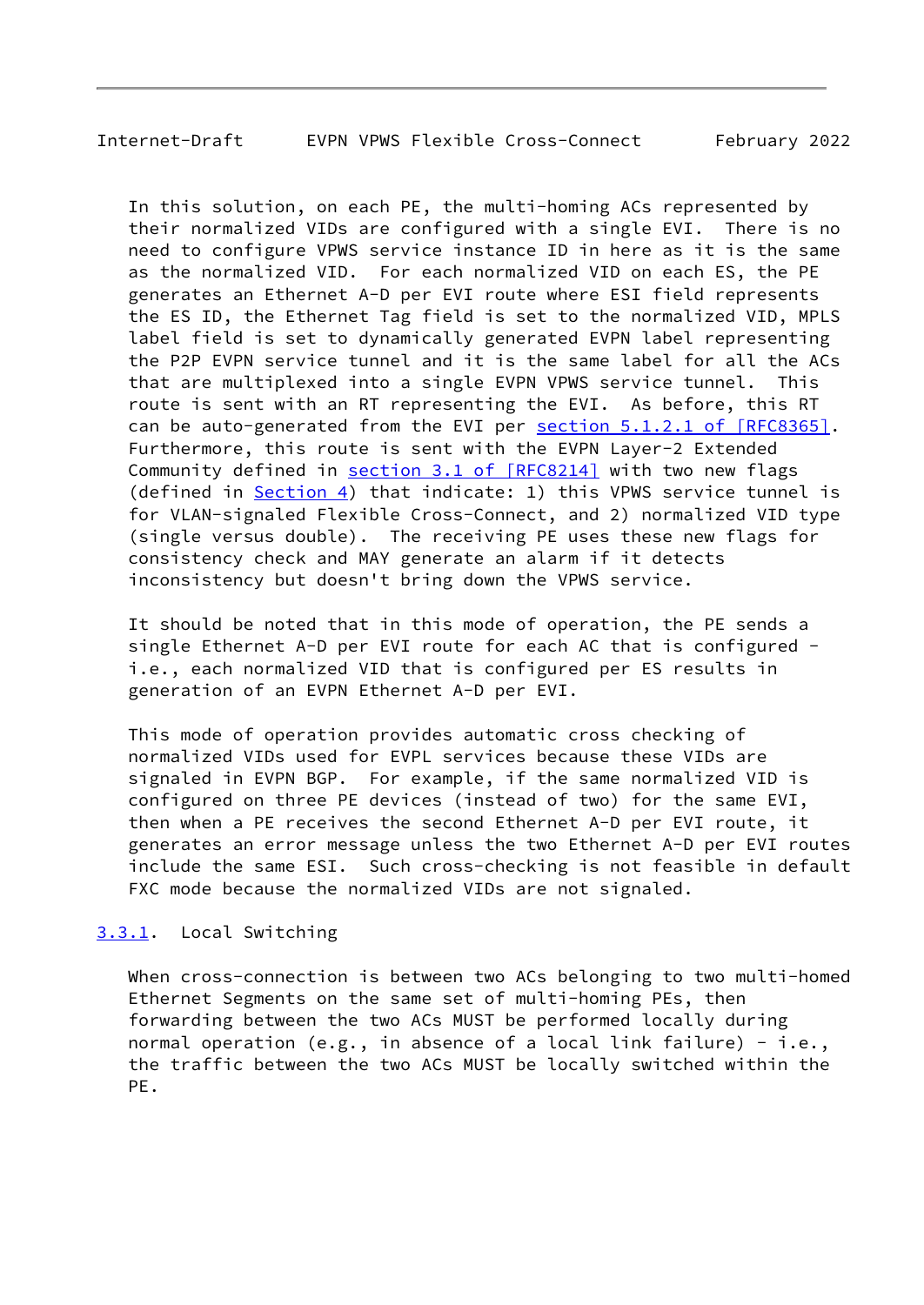<span id="page-10-1"></span>Internet-Draft EVPN VPWS Flexible Cross-Connect February 2022

 In terms of control plane processing, this means that when the receiving PE receives an Ethernet A-D per-EVI route whose ESI is a local ESI, the PE does not alter its forwarding state based on the received route. This ensures that the local switching takes precedence over forwarding via MPLS/IP network. This scheme of locally switched preference is consistent with baseline EVPN [\[RFC7432](https://datatracker.ietf.org/doc/pdf/rfc7432)] where it describes the locally switched preference for MAC/IP routes.

 In such scenarios, the Ethernet A-D per EVI route should be advertised with the MPLS label either associated with the destination Attachment Circuit or with the destination Ethernet Segment in order to avoid any ambiguity in forwarding. In other words, the MPLS label cannot represent the same VID-VRF used in [Section 3.3](#page-8-1) because the same normalized VID can be reachable via two Ethernet Segments. In case of using MPLS label per destination AC, then this same solution can be used for VLAN-based VPWS or VLAN-bundle VPWS services per [\[RFC8214](https://datatracker.ietf.org/doc/pdf/rfc8214)].

#### <span id="page-10-0"></span>[3.4](#page-10-0). Service Instantiation

The V field defined in **Section 4** is OPTIONAL. However, when transmitted, its value could be flagging an error condition which may result in an operational issue. Notification to operator of an error is not sufficient, the VPWS service tunnel must not be established.

 If both PEs of a VPWS tunnel are signaling a matching Normalised VID in control plane, yet one is operating in single tag and the other in double tag mode, the signaling of V-bit allows for detecting and preventing this tunnel instantiation.

 If single VID normalisation is signaled in the Ethernet Tag ID field (12-bits) yet dataplane is operating based double tags, the VID normalisation applies only to outer tag. If double VID normalisation is signaled in the Ethernet Tag ID field (24-bits), VID normalisation applies to both inner and outer tags.

<span id="page-10-2"></span>[4](#page-10-2). BGP Extensions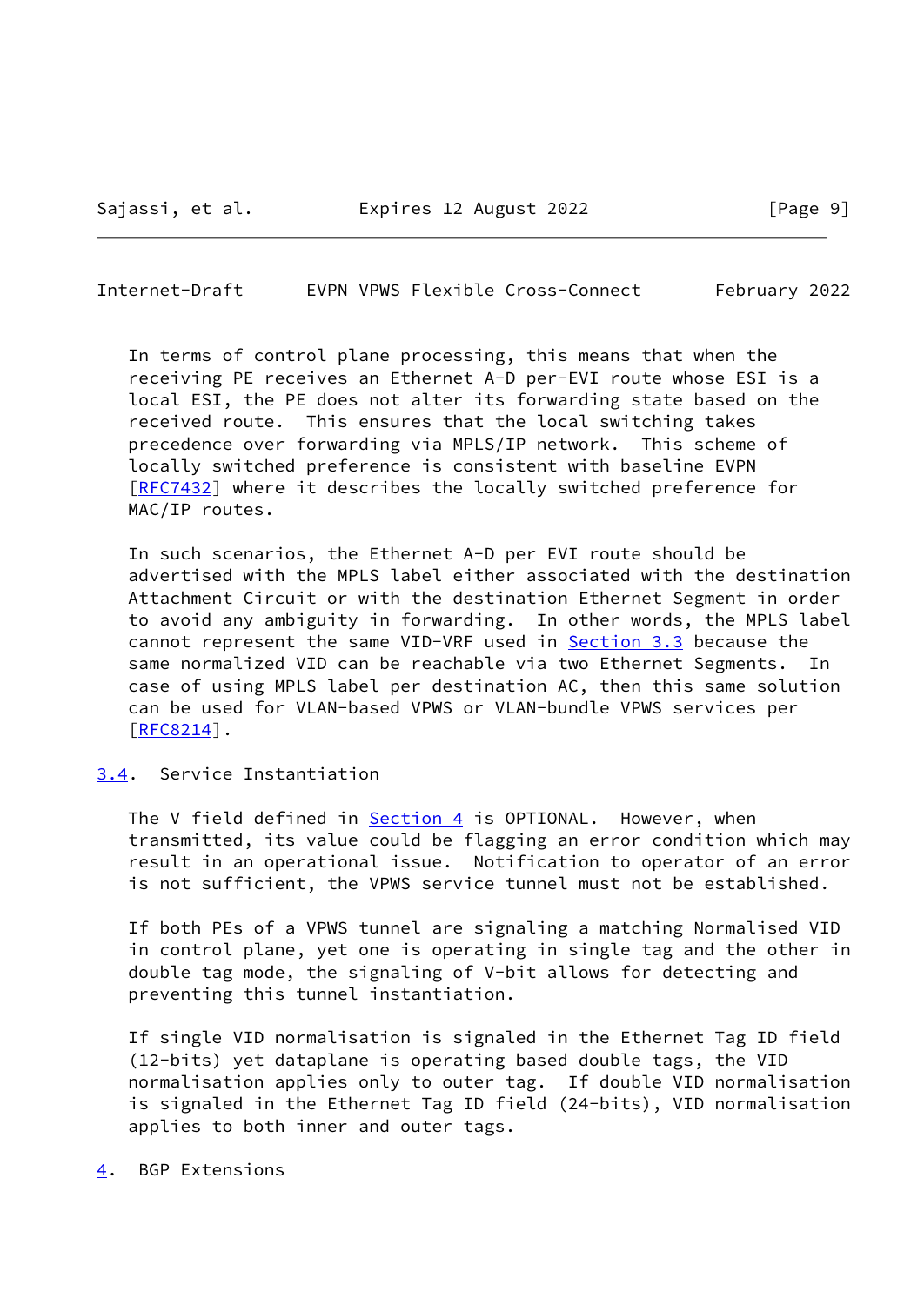This draft uses the EVPN Layer-2 attribute extended community defined in [[RFC8214\]](https://datatracker.ietf.org/doc/pdf/rfc8214) with two additional flags added to this EC as described below. This EC is sent with Ethernet A-D per EVI route per [Section 3](#page-5-0), and SHOULD be sent for Single-Active and All-Active redundancy modes.

| Sajassi, et al. | Expires 12 August 2022 | [Page 10] |
|-----------------|------------------------|-----------|
|                 |                        |           |

<span id="page-11-0"></span>Internet-Draft EVPN VPWS Flexible Cross-Connect February 2022

 +-------------------------------------------+ | Type (0x06) / Sub-type (0x04) (2 octets) | +-------------------------------------------+ | Control Flags (2 octets) | +-------------------------------------------+ | L2 MTU (2 octets) | +-------------------------------------------+ | Reserved (2 octets) | +-------------------------------------------+

|     | 1 1 1 1 1 1                         |                      |
|-----|-------------------------------------|----------------------|
|     | 0 1 2 3 4 5 6 7 8 9 0 1 2 3 4 5     |                      |
|     | +-+-+-+-+-+-+-+-+-+-+-+-+-+-+-+-+-+ |                      |
| MBZ | $  V   M   -   C   P   B  $         | (MBZ = MUST Be Zero) |
|     | +-+-+-+-+-+-+-+-+-+-+-+-+-+-+-+-+-+ |                      |

 The following bits in the Control Flags are defined; the remaining bits MUST be set to zero when sending and MUST be ignored when receiving this community.

| Name    | Meaning                                                                                |
|---------|----------------------------------------------------------------------------------------|
| B, P, C | per definition in [RFC8214]                                                            |
|         | reserved for Flow-label                                                                |
| м       | 00 mode of operation as defined in [RFC8214]<br>01 VLAN-Signaled FXC<br>10 Default FXC |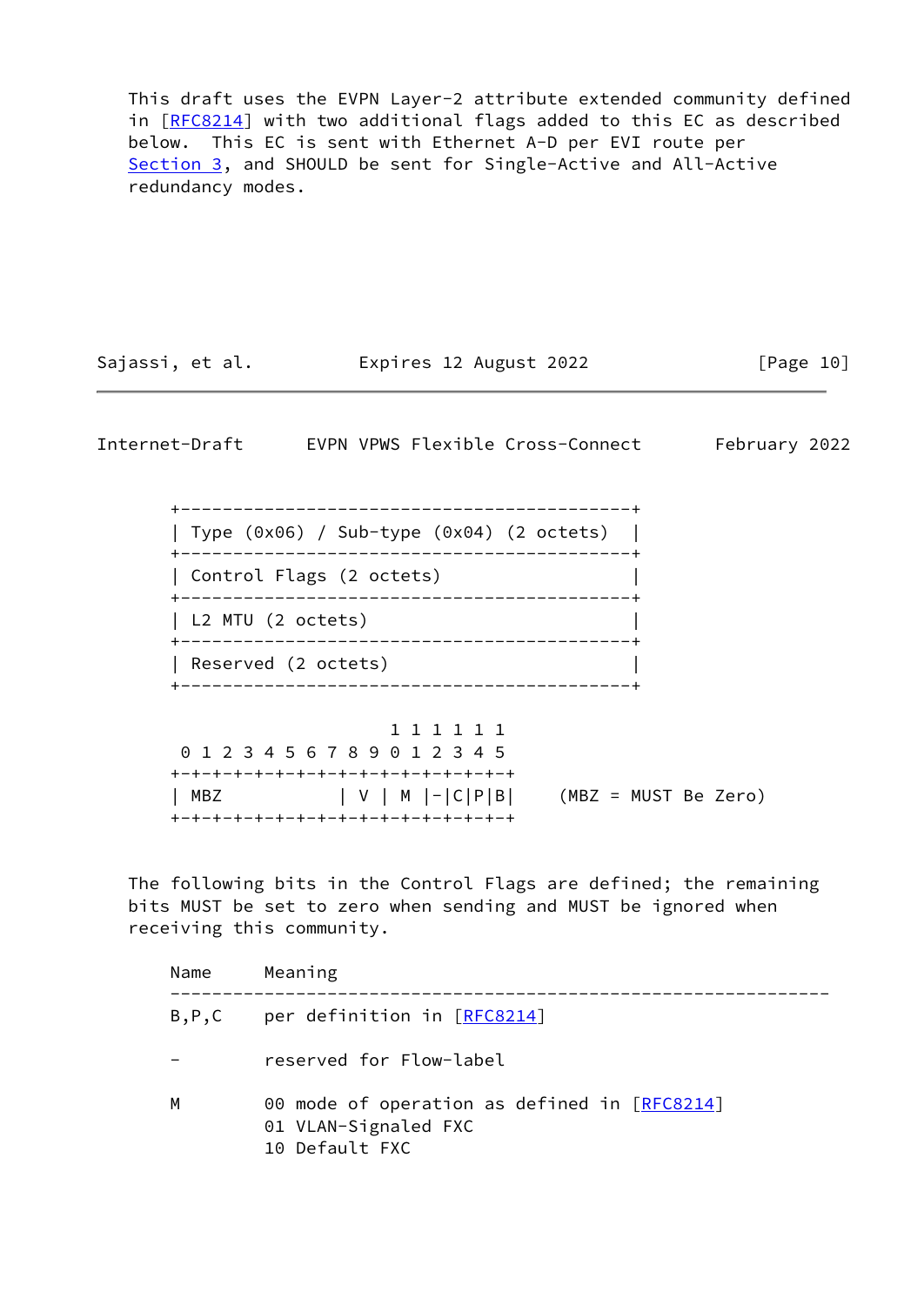- V 00 operating per [[RFC8214](https://datatracker.ietf.org/doc/pdf/rfc8214)]
	- 01 single-VID normalization
	- 10 double-VID normalization

 The M and V fields are OPTIONAL. The M field is ignored at reception for forwarding purposes and is used for error notifications. The reserved bit for flow label is defined as per [\[I-D.ietf-bess-rfc7432bis](#page-16-4)]

<span id="page-12-0"></span>[5](#page-12-0). Failure Scenarios

 Two examples will be used as an example to analyze the failure scenarios.

| Sajassi, et al. | Expires 12 August 2022 | [Page 11] |
|-----------------|------------------------|-----------|
|                 |                        |           |

Internet-Draft EVPN VPWS Flexible Cross-Connect February 2022

 The first scenario is depicted in Figure 1 and shows the VLAN-signaled FXC mode with Multi-Homing. In this example:

- \* CE1 is connected to PE1 and PE2 via (port, vid)=( $p1,1$ ) and ( $p3,3$ ) respectively. CE1's VIDs are normalized to value 1 on both PEs, and CE1 is Xconnected to CE3's VID 1 at the remote end.
- \* CE2 is connected to PE1 and PE2 via ports p2 and p4 respectively:
	- (p2,1) and (p4,3) identify the ACs that are used to Xconnect CE2 to CE4's VID 2, and are normalized to value 2.
	- (p2,2) and (p4,4) identify the ACs that are used to Xconnect CE2 to CE5's VID 3, and are normalized to value 3.

 In this scenario, PE1 and PE2 advertise an Ethernet A-D per EVI route per normalized VID (values 1, 2 and 3), however only two VPWS Service Tunnels are needed: VPWS Service Tunnel 1 (sv.T1) between PE1's FXC service and PE3's FXC, and VPWS Service Tunnel 2 (sv.T2) between PE2's FXC and PE3's FXC.

 N.VID 1,2,3 +---------------------+ PE1 | | +---------+ IP/MPLS | +-----+ VID1 p1 | +-----+ | +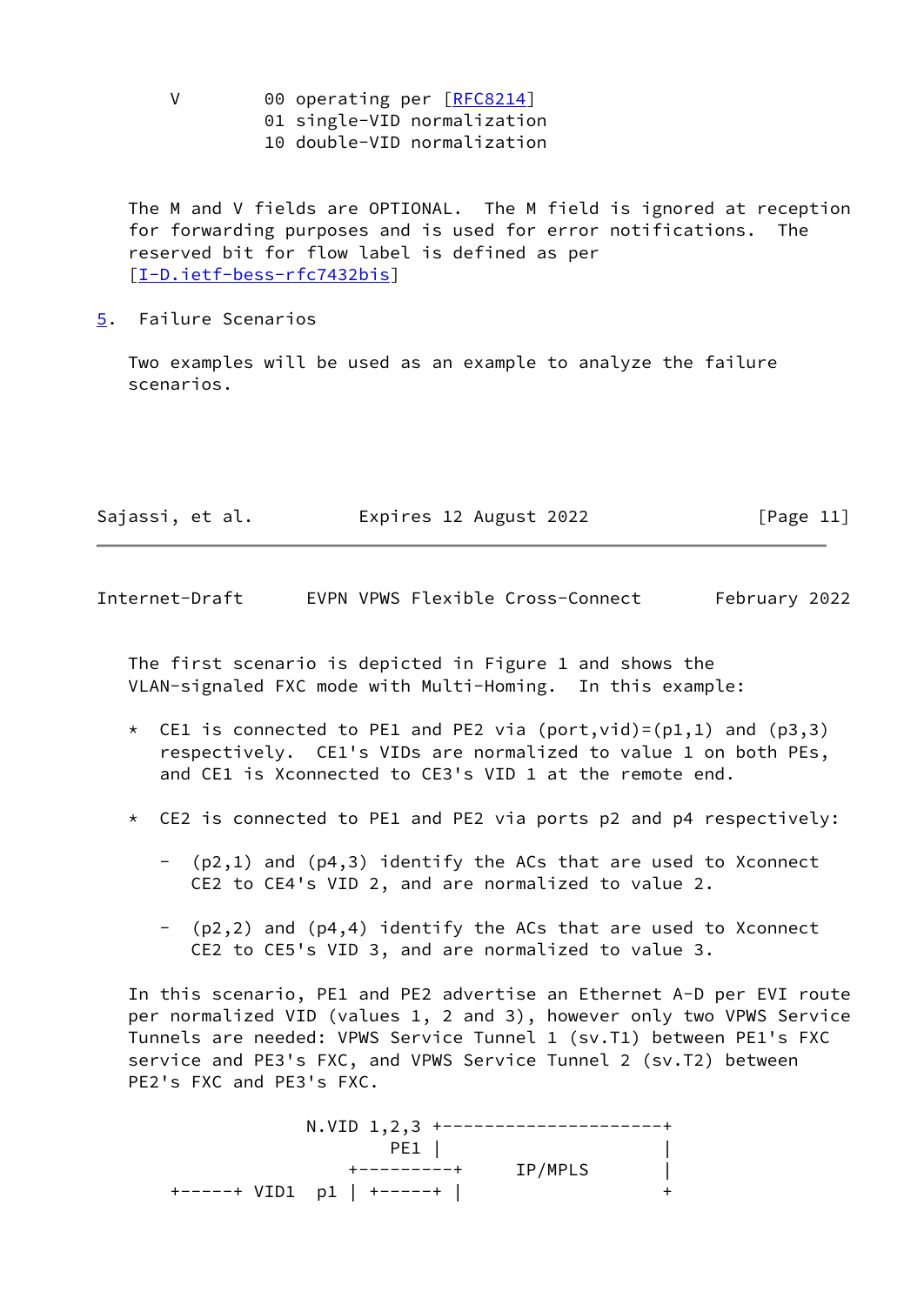

Figure 1: VLAN-Signaled Flexible Xconnect

Sajassi, et al. Expires 12 August 2022 [Page 12]

<span id="page-13-0"></span>Internet-Draft EVPN VPWS Flexible Cross-Connect February 2022

 The second scenario is a default Flexible Xconnect with Multi- Homing solution and it is depicted in Figure 2. In this case, the same VID Normalization as in the previous example is performed, however there is not an individual Ethernet A-D per EVI route per normalized VID, but per bundle of ACs on an ES. That is, PE1 will advertise two Ethernet A-D per EVI routes: the first one will identify the ACs on p1's ES and the second one will identify the AC2 in p2's ES. Similarly, PE2 will advertise two Ethernet A-D per EVI routes.

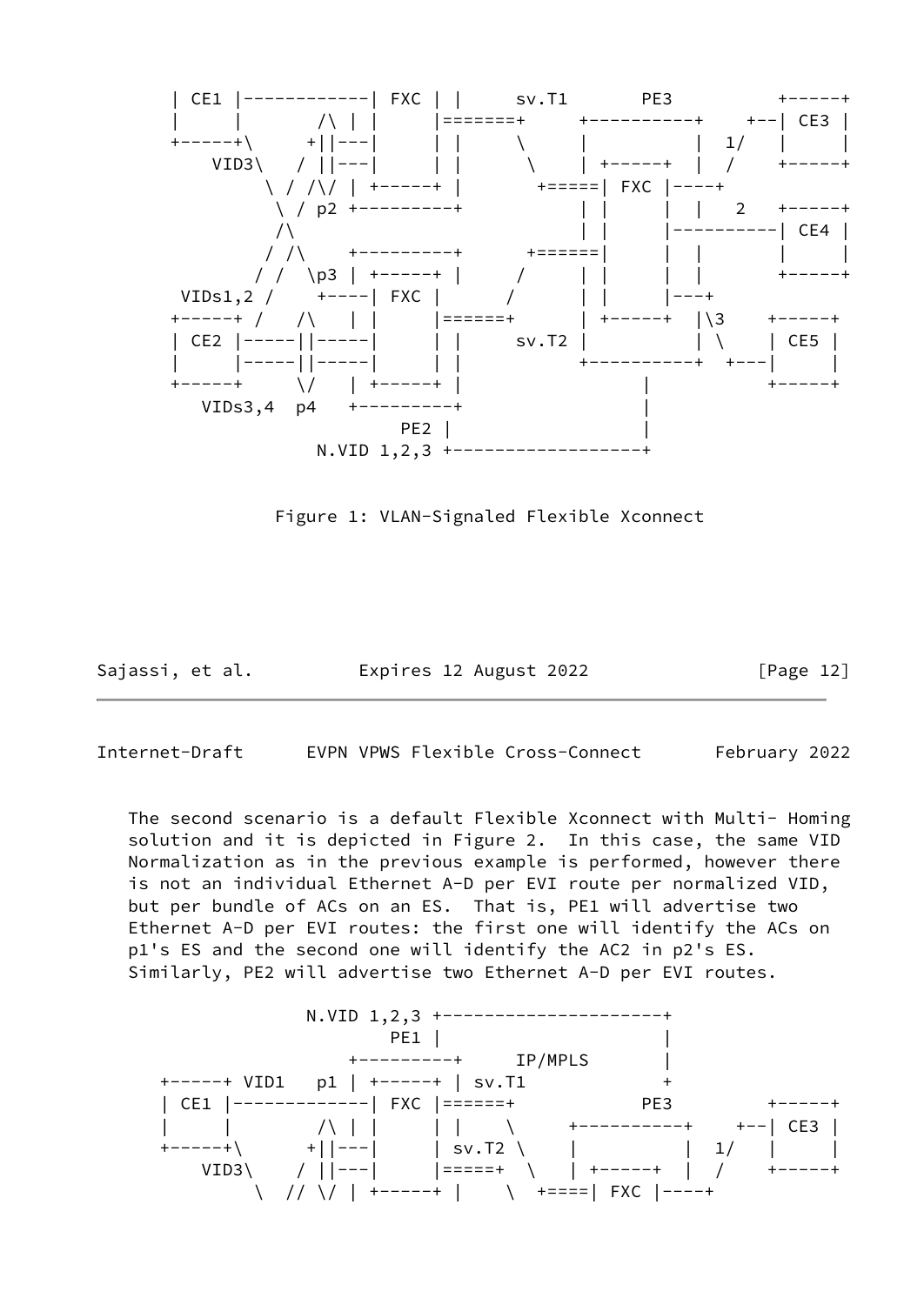

Figure 2: Default Flexible Xconnect

<span id="page-14-0"></span>[5.1](#page-14-0). EVPN VPWS Service Failure

 The failure detection of an EVPN VPWS service can be performed via OAM mechanisms such as VCCV-BFD and upon such failure detection, the switch over procedure to the backup S-PE is the same as the one described above.

<span id="page-14-1"></span>[5.2](#page-14-1). Attachment Circuit Failure

 In case of AC Failure, the VLAN-Signaled and default FXC modes behave in a different way:

Sajassi, et al. **Expires 12 August 2022** [Page 13]

<span id="page-14-2"></span>Internet-Draft EVPN VPWS Flexible Cross-Connect February 2022

- \* VLAN-signaled FXC (Figure 1): a VLAN or AC failure, e.g. VID1 on CE2, triggers the withdrawal of the Ethernet A-D per EVI route for the corresponding Normalized VID, that is, Ethernet-Tag 2. When PE3 receives the route withdrawal, it will remove PE1 from its path-list for traffic coming from CE4.
- \* Default FXC (Figure 2): a VLAN or AC failure is not signaled in the default mode, therefore in case of an AC failure, e.g. VID1 on CE2, nothing prevents PE3 from sending CE4's traffic to PE1, creating a black-hole. Application layer OAM may be used if per- VLAN fault propagation is required in this case.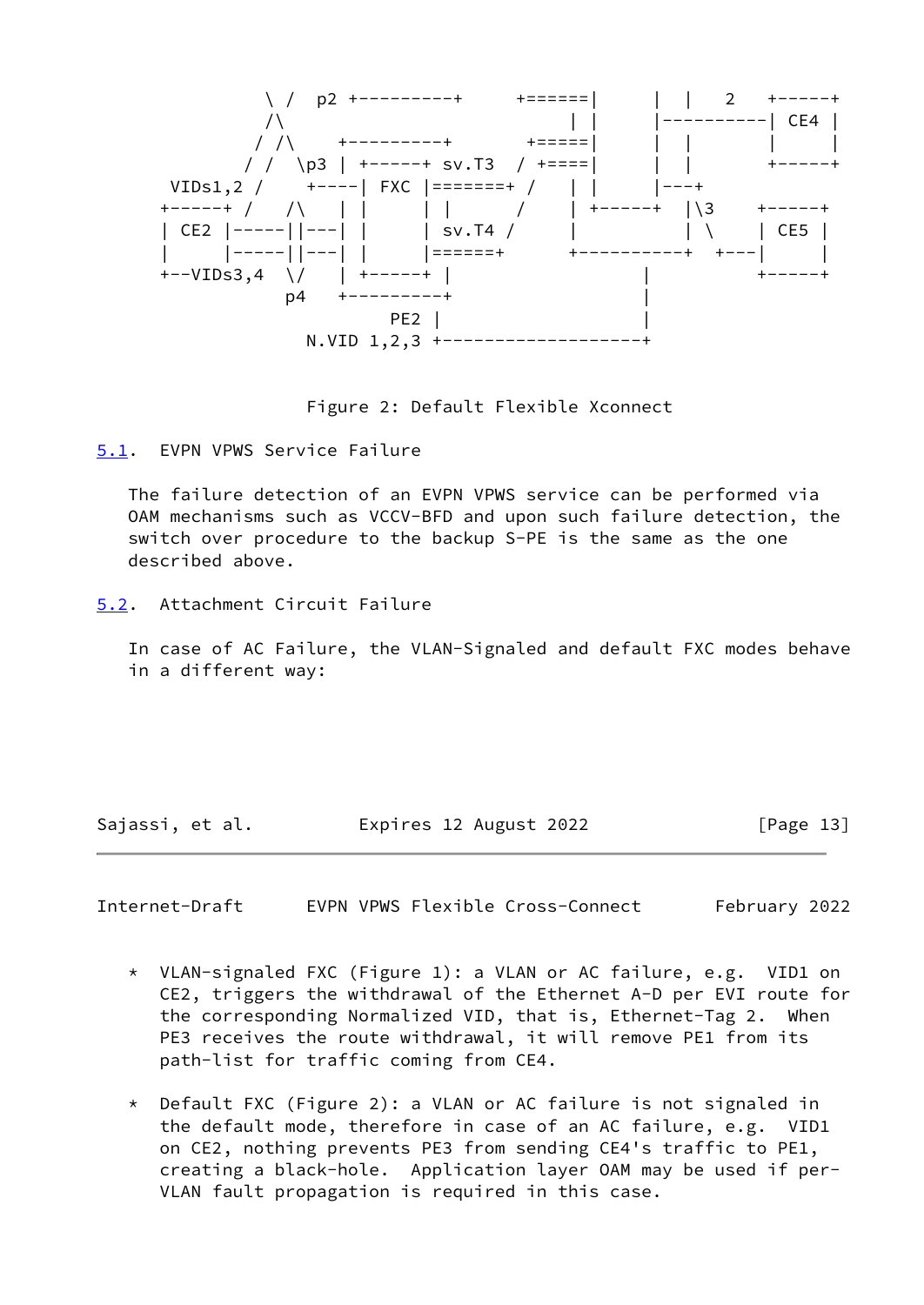### <span id="page-15-0"></span>[5.3](#page-15-0). PE Port Failure

 In case of PE port Failure, the failure will be signaled and the other PE will take over in both cases:

- \* VLAN-signaled FXC (Figure 1): a port failure, e.g. p2, triggers the withdrawal of the Ethernet A-D per EVI routes for Normalized VIDs 2 and 3, as well as the withdrawal of the Ethernet A-D per ES route for p2's ES. Upon receiving the fault notification, PE3 will withdraw PE1 from its path-list for the traffic coming from CE4 and CE5.
- \* Default FXC (Figure 2): a port failure, e.g. p2, is signaled by route for sv.T2 will also be withdrawn. Upon receiving the fault notification, PE3 will remove PE1 from its path-list for traffic coming from CE4 and CE5.

<span id="page-15-1"></span>[5.4](#page-15-1). PE Node Failure

 In the case of PE node failure, the operation is similar to the steps described above, albeit that EVPN route withdrawals are performed by the Route Reflector instead of the PE.

<span id="page-15-2"></span>[6](#page-15-2). Security Considerations

 Since this document describes a muxing capability which leverages EVPN-VPWS signaling, no additional functionality beyond the muxing service is added and thus no additional security considerations are needed beyond what is already specified in [[RFC8214\]](https://datatracker.ietf.org/doc/pdf/rfc8214).

<span id="page-15-3"></span>[7](#page-15-3). IANA Considerations

 This document requests allocation of bits 4-7 in the "EVPN Layer 2 Attributes Control Flags" registry with names M and V:

| Sajassi, et al. | Expires 12 August 2022 | [Page 14] |
|-----------------|------------------------|-----------|
|                 |                        |           |

<span id="page-15-5"></span>

| Internet-Draft |  |  | EVPN VPWS Flexible Cross-Connect | February 2022 |  |
|----------------|--|--|----------------------------------|---------------|--|
|----------------|--|--|----------------------------------|---------------|--|

- M Signaling mode of operation (2 bits)
- V VLAN-ID normalisation (2 bits)

<span id="page-15-4"></span>[8](#page-15-4). References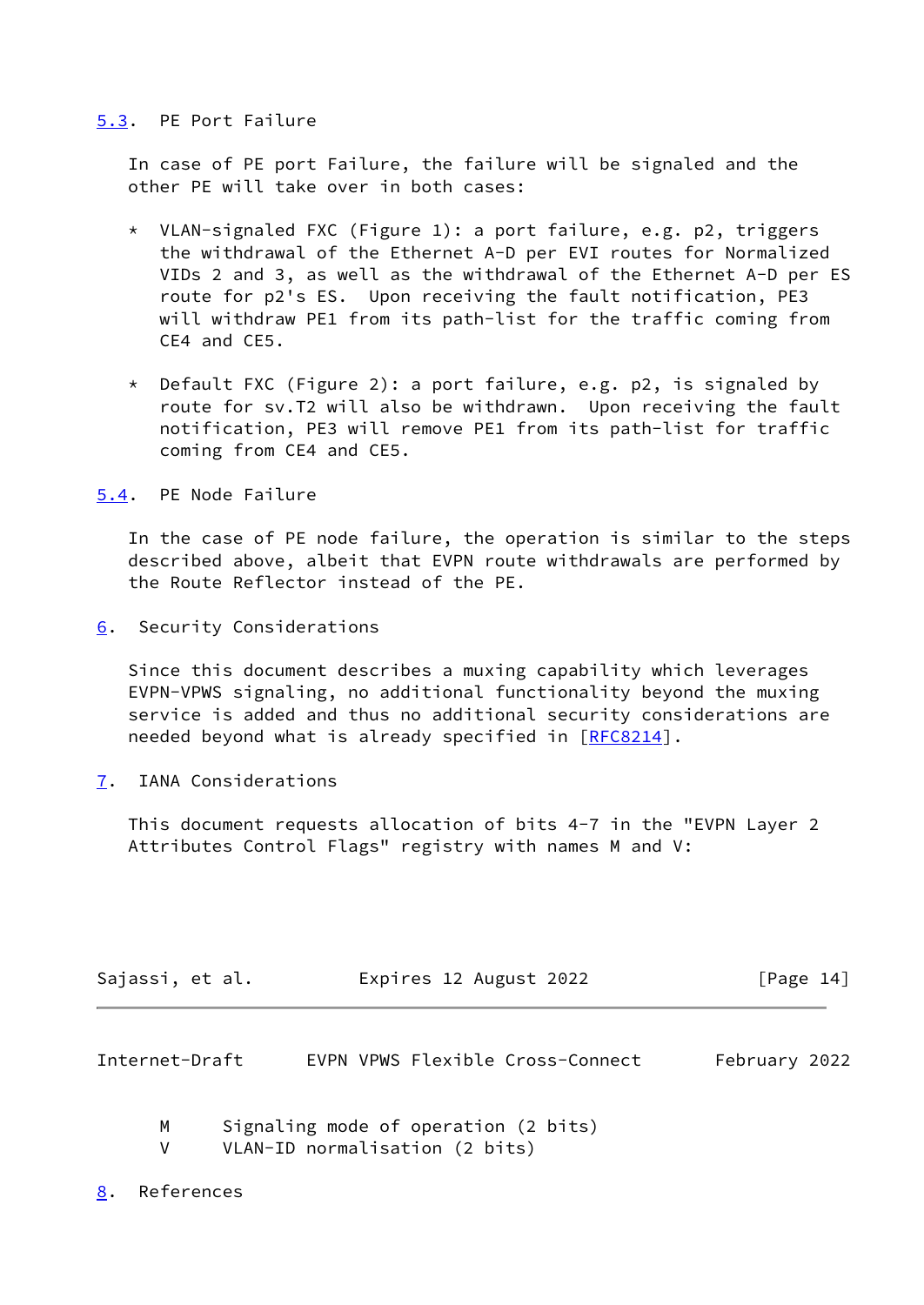#### <span id="page-16-0"></span>[8.1](#page-16-0). Normative References

- [RFC2119] Bradner, S., "Key words for use in RFCs to Indicate Requirement Levels", [BCP 14](https://datatracker.ietf.org/doc/pdf/bcp14), [RFC 2119](https://datatracker.ietf.org/doc/pdf/rfc2119), DOI 10.17487/RFC2119, March 1997, <[https://www.rfc-editor.org/info/rfc2119>](https://www.rfc-editor.org/info/rfc2119).
- [RFC7432] Sajassi, A., Ed., Aggarwal, R., Bitar, N., Isaac, A., Uttaro, J., Drake, J., and W. Henderickx, "BGP MPLS-Based Ethernet VPN", [RFC 7432](https://datatracker.ietf.org/doc/pdf/rfc7432), DOI 10.17487/RFC7432, February 2015, [<https://www.rfc-editor.org/info/rfc7432](https://www.rfc-editor.org/info/rfc7432)>.
- [RFC8214] Boutros, S., Sajassi, A., Salam, S., Drake, J., and J. Rabadan, "Virtual Private Wire Service Support in Ethernet VPN", [RFC 8214](https://datatracker.ietf.org/doc/pdf/rfc8214), DOI 10.17487/RFC8214, August 2017, <[https://www.rfc-editor.org/info/rfc8214>](https://www.rfc-editor.org/info/rfc8214).
- <span id="page-16-1"></span>[8.2](#page-16-1). Informative References

<span id="page-16-4"></span>[I-D.ietf-bess-rfc7432bis]

 Sajassi, A., Burdet, L. A., Drake, J., and J. Rabadan, "BGP MPLS-Based Ethernet VPN", Work in Progress, Internet Draft, [draft-ietf-bess-rfc7432bis-02,](https://datatracker.ietf.org/doc/pdf/draft-ietf-bess-rfc7432bis-02) 25 October 2021, <[https://www.ietf.org/archive/id/draft-ietf-bess](https://www.ietf.org/archive/id/draft-ietf-bess-rfc7432bis-02.txt) [rfc7432bis-02.txt>](https://www.ietf.org/archive/id/draft-ietf-bess-rfc7432bis-02.txt).

<span id="page-16-3"></span>[I-D.ietf-rtgwg-bgp-pic]

 Bashandy, A., Filsfils, C., and P. Mohapatra, "BGP Prefix Independent Convergence", Work in Progress, Internet Draft, [draft-ietf-rtgwg-bgp-pic-17](https://datatracker.ietf.org/doc/pdf/draft-ietf-rtgwg-bgp-pic-17), 12 October 2021, <[https://www.ietf.org/archive/id/draft-ietf-rtgwg-bgp-pic-](https://www.ietf.org/archive/id/draft-ietf-rtgwg-bgp-pic-17.txt) [17.txt](https://www.ietf.org/archive/id/draft-ietf-rtgwg-bgp-pic-17.txt)>.

 [RFC8365] Sajassi, A., Ed., Drake, J., Ed., Bitar, N., Shekhar, R., Uttaro, J., and W. Henderickx, "A Network Virtualization Overlay Solution Using Ethernet VPN (EVPN)", [RFC 8365](https://datatracker.ietf.org/doc/pdf/rfc8365), DOI 10.17487/RFC8365, March 2018, <[https://www.rfc-editor.org/info/rfc8365>](https://www.rfc-editor.org/info/rfc8365).

# <span id="page-16-2"></span>[Appendix A.](#page-16-2) Contributors

 In addition to the authors listed on the front page, the following co-authors have also contributed substantially to this document:

| Sajassi, et al. | Expires 12 August 2022 | [Page $15$ ] |
|-----------------|------------------------|--------------|
|-----------------|------------------------|--------------|